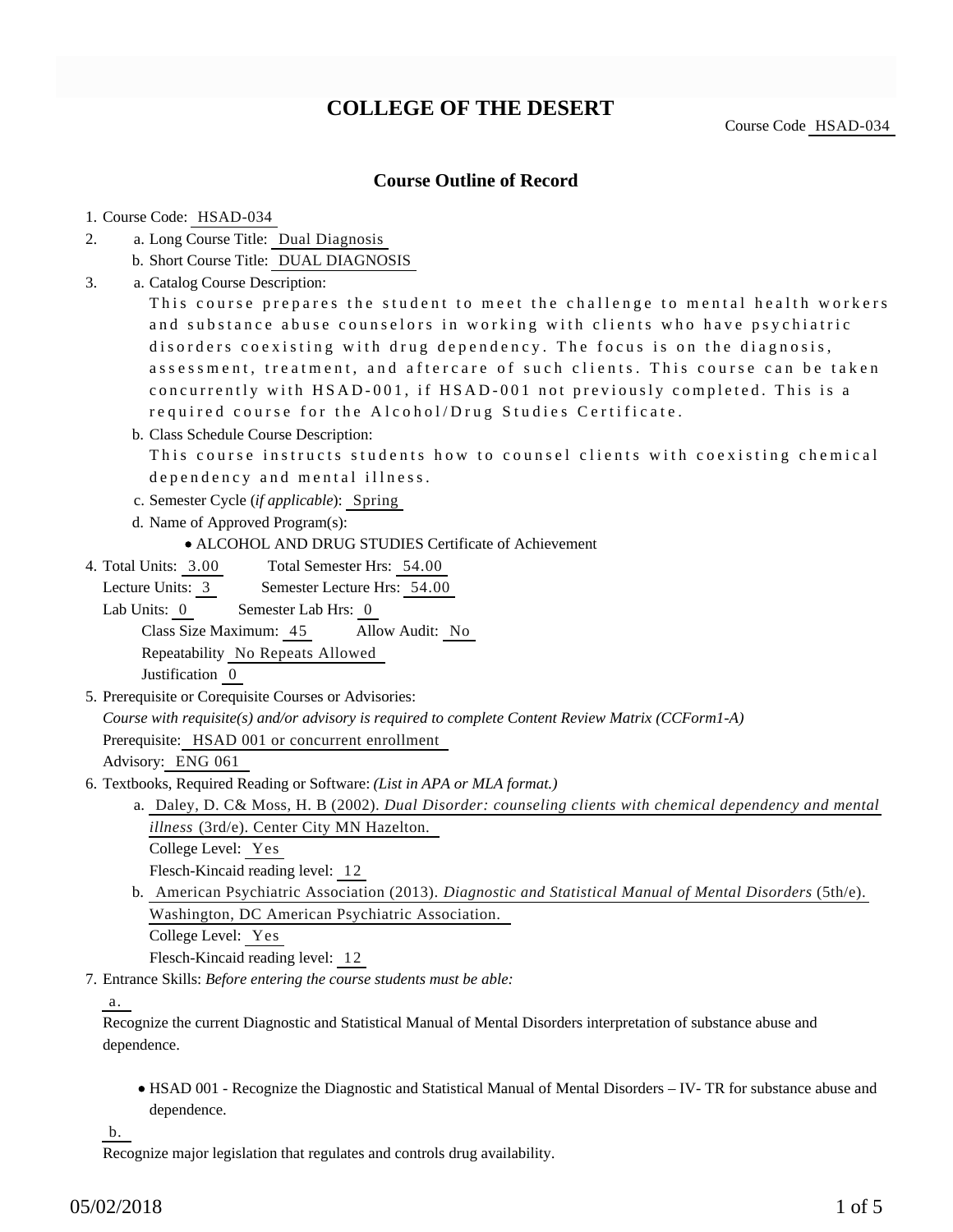HSAD 001 - Recognize major legislation that regulates and controls drug availability.

Describe the physical/chemical reactions of the human body to various drugs.

HSAD 001 - Describe the physical/chemical reactions of the human body to various drugs

d.

c.

Recognize the facts as they pertain to drug use and abuse.

HSAD 001 - Recognize the facts as they pertain to drug use and abuse

#### e.

Define the terms associated with drug use and abuse.

HSAD 001 - Define the terms associated with drug use and abuse.

#### f.

Identify the dynamics and interaction of family life, work life, social life, and recreational activities resulting in the use of drugs.

HSAD 001 - Identify the dynamics and interaction of family life, work life, social life, and recreational activities resulting in the use of drugs.

g.

Express an understanding of the educational requirements and work experience necessary for obtaining an Alcohol/Drug certificate.

HSAD 001 - Express an understanding of the educational requirements and work experience necessary for obtaining an Alcohol/Drug certificate.

**Advisory Skills:**

h. Demonstrate the ability to participate in class discussions and assigned projects.

ENG 061 - Demonstrate the ability to think critically and express ideas using various patterns of development.

i. Read texts and respond in writing at the literate level.

- ENG 061 Use theses to organize paragraphs into coherent analyses.
- ENG 061 Demonstrate the ability to read and respond in writing beyond the literal interpretation of the text.

#### 8. Course Content and Scope:

#### Lecture:

- 1. Dual disorders, chemical dependency, and recovery
- 2. Personality disorders including antisocial, borderline and paranoid
- 3. Affective disorders including depression, bipolar and mania
- 4. Anxiety disorders including posttraumatic stress, panic, and obsessive compulsive disorder
- 5. Schizophrenia and its subtypes
- 6. Organic mental disorders
- 7. Relapse prevention
- 8. Eating Disorders including anorexia and bulimia nervosa
- 9. Dual disorders program development

Lab: *(if the "Lab Hours" is greater than zero this is required)*

#### 9. Course Student Learning Outcomes:

1.

Recognize the most prevalent mental disorders.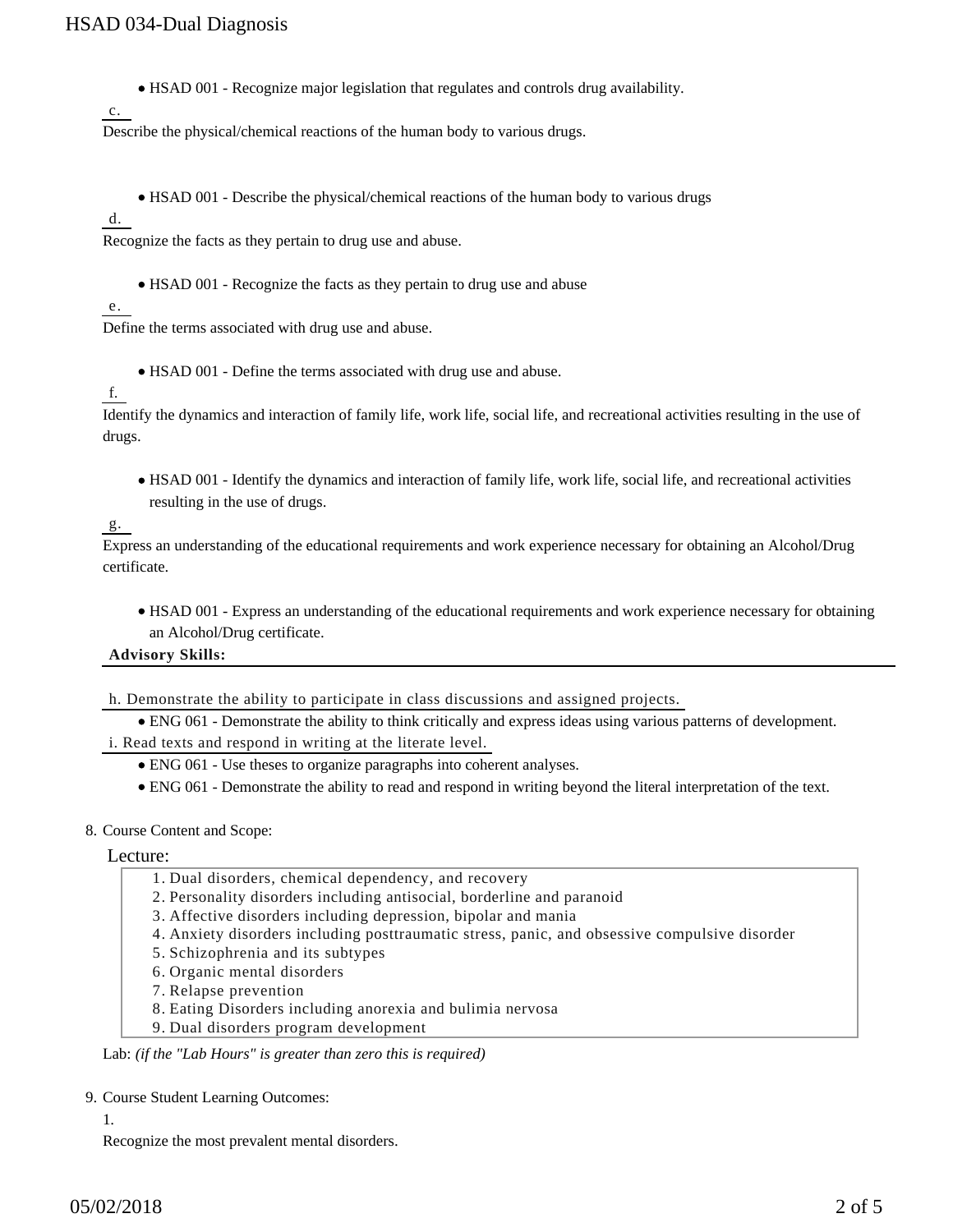## HSAD 034-Dual Diagnosis

2.

Recognize the assessment criteria for mental disorders reflected in the current DSM and commonly associated with substance abuse.

### 3.

Recognize the current integration of mental disorder with chemical dependency - etiology, prevalence, treatment, medication, research, and clinical management.

10. Course Objectives: Upon completion of this course, students will be able to:

a. Define mental disorders and alcoholism as presented in the current edition of Diagnostic and Statistical Manual of the Mental Disorders (DSM) and understand the implications and applications in assessing a client.

b. Outline the difference between substance abuse and mental disorder. Apply the appropriate criteria when making an assessment of a client.

c. Identify criteria utilized in deciding whether the treatment would be for mental disorder or substance abuse, or if both disorders should be treated simultaneously.

d. Demonstrate an understanding of: 1) the perspective of the psychiatrist, the mental health worker, and the substance abuse counselor in assessing, treating, and evaluating the dually diagnosed client, and 2) the necessity of working in close cooperation with other mental health professionals.

e. Identify the proper terminology that enables effective communication skills when relating both to clients and the professional community in both writing and verbal matters.

- 11. Methods of Instruction: *(Integration: Elements should validate parallel course outline elements)* 
	- a. Discussion
	- b. Lecture
	- c. Participation
	- d. Technology-based instruction
- 12. Assignments: (List samples of specific activities/assignments students are expected to complete both in and outside of class.) In Class Hours: 54.00

Outside Class Hours: 108.00

- a. In-class Assignments
	- a. Attend class regularly and take detailed notes.
	- b. Complete case study exercises.
	- c. Participate in discussion and group activities.
- b. Out-of-class Assignments
	- a. Written and oral book report
	- b. Essay and/or term paper.
	- c. Read critically all the reading assignments.
	- d. Comprehend and evaluate case histories regarding the assessment and treatment of clients.

e. Determine which criteria used in assessment are most readily identifiable and which criteria are the least controversial.

- 13. Methods of Evaluating Student Progress: The student will demonstrate proficiency by:
	- Term or research papers
	- Mid-term and final evaluations
	- Student participation/contribution
	- Oral and practical examination
- 14. Methods of Evaluating: Additional Assessment Information: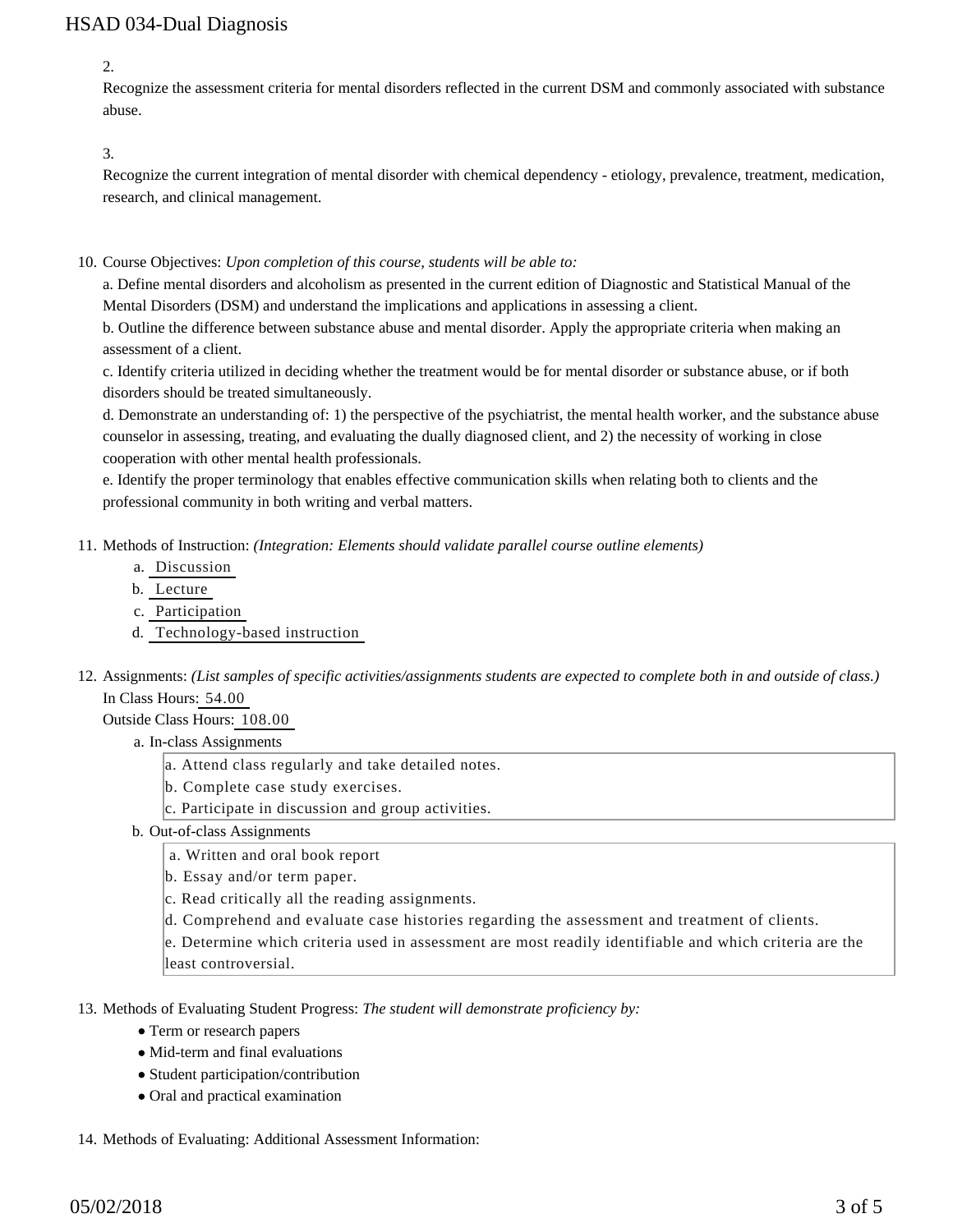# HSAD 034-Dual Diagnosis

|     | 15. Need/Purpose/Rationale -- All courses must meet one or more CCC missions.                                      |
|-----|--------------------------------------------------------------------------------------------------------------------|
|     | PO - Career and Technical Education                                                                                |
|     | Fulfill the requirements for an entry-level position in their field.                                               |
|     | Apply critical thinking skills to execute daily duties in their area of employment.                                |
|     | Display the skills and aptitude necessary to pass certification exams in their field.                              |
|     | IO - Personal and Professional Development                                                                         |
|     | Self-evaluate knowledge, skills, and abilities.                                                                    |
|     |                                                                                                                    |
|     | 16. Comparable Transfer Course                                                                                     |
|     | <b>Course Title</b><br><b>University System</b><br><b>Course Number</b><br><b>Catalog Year</b><br><b>Campus</b>    |
|     | 17. Special Materials and/or Equipment Required of Students:                                                       |
|     |                                                                                                                    |
|     | <sup>18.</sup> Materials Fees:<br><b>Required Material?</b>                                                        |
|     | <b>Material or Item</b><br><b>Cost Per Unit</b><br><b>Total Cost</b>                                               |
|     | 19. Provide Reasons for the Substantial Modifications or New Course:                                               |
|     |                                                                                                                    |
|     | ENG modification if needed.                                                                                        |
| 20. | a. Cross-Listed Course (Enter Course Code): N/A                                                                    |
|     | b. Replacement Course (Enter original Course Code): N/A                                                            |
|     |                                                                                                                    |
|     | 21. Grading Method (choose one): Letter Grade Only                                                                 |
|     | 22. MIS Course Data Elements                                                                                       |
|     | a. Course Control Number [CB00]: CCC000269645                                                                      |
|     | b. T.O.P. Code [CB03]: 210440.00 - Alcohol and Controlled Su                                                       |
|     | c. Credit Status [CB04]: D - Credit - Degree Applicable                                                            |
|     | d. Course Transfer Status [CB05]: $B = Transfer CSU$                                                               |
|     | e. Basic Skills Status [CB08]: $2N = Not basic skills course$                                                      |
|     | f. Vocational Status [CB09]: Clearly Occupational                                                                  |
|     | g. Course Classification [CB11]: Y - Credit Course                                                                 |
|     | h. Special Class Status [CB13]: N - Not Special                                                                    |
|     | i. Course CAN Code [CB14]: N/A                                                                                     |
|     | j. Course Prior to College Level [CB21]: $Y = Not$ Applicable                                                      |
|     | k. Course Noncredit Category [CB22]: Y - Not Applicable                                                            |
|     | 1. Funding Agency Category [CB23]: $Y = Not$ Applicable                                                            |
|     | m. Program Status [CB24]: $1 =$ Program Applicable                                                                 |
|     | Name of Approved Program (if program-applicable): ALCOHOL AND DRUG STUDIES                                         |
|     | Attach listings of Degree and/or Certificate Programs showing this course as a required or a restricted elective.) |
|     | 23. Enrollment - Estimate Enrollment                                                                               |
|     | First Year: 0                                                                                                      |
|     | Third Year: 0                                                                                                      |
|     |                                                                                                                    |
|     | 24. Resources - Faculty - Discipline and Other Qualifications:                                                     |
|     | a. Sufficient Faculty Resources: Yes                                                                               |
|     | b. If No, list number of FTE needed to offer this course: N/A                                                      |
|     | 25. Additional Equipment and/or Supplies Needed and Source of Funding.                                             |
|     | N/A                                                                                                                |